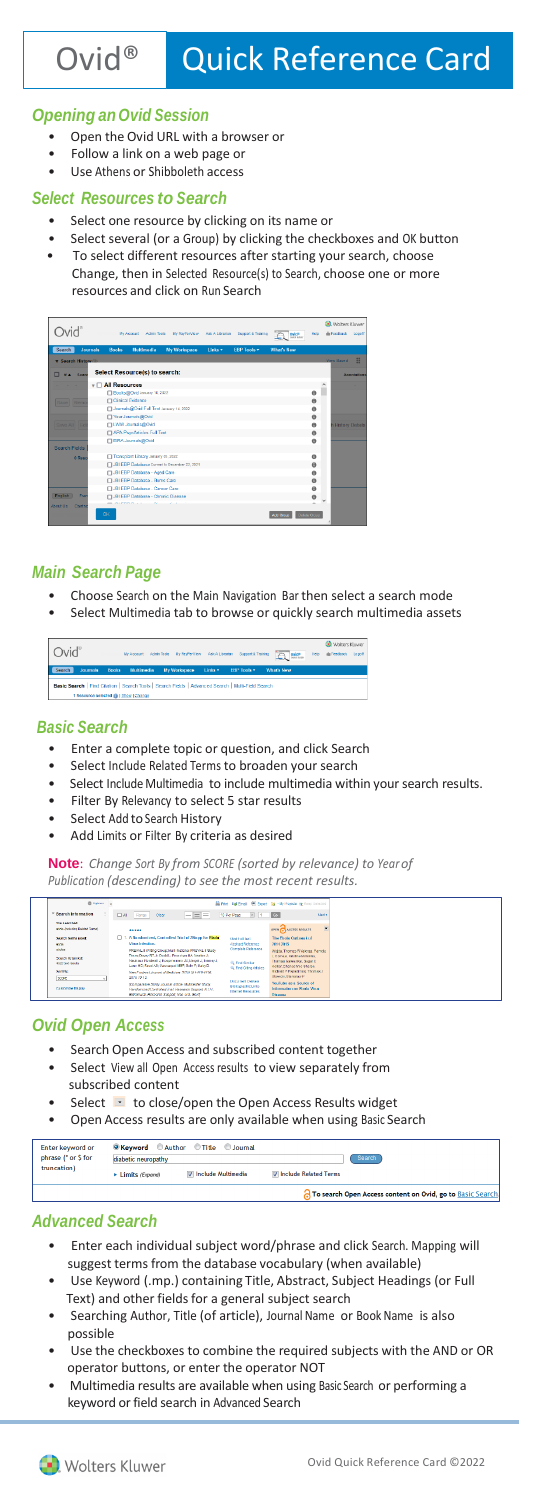|                         |           | $\overline{\mathbf{v}}$ Search History (2)    |                |          |                          | View Saved<br>H. |
|-------------------------|-----------|-----------------------------------------------|----------------|----------|--------------------------|------------------|
| ⊽                       | <b>FA</b> | Searches                                      | <b>Results</b> | Type     | Actions                  | Annotations      |
| $\overline{\mathbf{v}}$ |           | mortality/                                    | 37234          | Advanced | Display Results   More = | $\Box$           |
| ☑                       |           | fascitts, necrotizing/                        | 2426           | Advanced | Display Results More +   | $\Box$           |
|                         |           | Combine with: AND OR<br>Save Remove           |                |          |                          |                  |
|                         |           | Save All Edit Create RSS<br><b>View Saved</b> |                |          |                          |                  |

# *Multi-Field Search*

- Enter multiple terms and search in all or specific fields
- Combine using the AND, OR or NOT operators
- Use truncation or wildcard symbols to search singular or plural forms or spelling variations
- Click + Add New Row to add additional search boxes

|              | lanorexi?                   | All Fields |               |        |
|--------------|-----------------------------|------------|---------------|--------|
| 0R           | bulemi*                     | All Fields |               |        |
| $AND$ $\sim$ | drug treat* or drug therap* | All Fields |               |        |
| $NOT \vee$   | fluoxetine                  | All Fields |               | Search |
|              |                             |            | + Add New Row |        |

#### *Operators*

Four operators are available to combine terms:

- OR gathers together lists of terms, e.g. Australia or New Zealand; 2 or 3
- AND finds where terms occur together, e.g. rock and roll; 1 and adult.sh.; 4 and 5
- NOT removes a term, e.g. spiders not insects; 1 not 2
- adjX locates terms which are within X words of each other in either direction, in a sentence or in a paragraph

**Note:** *adjX does not cross paragraphs. Phrase searches search words in the order entered (except for stopwords/reserved words).*

# *Truncation andWildcards*

Truncation or wildcard symbols find variations in spelling in Advanced Search or Multi-Field Search modes:

- Use \* or \$ or : at the end of a word, or part of a word, to retrieve unlimited suffix variations e.g. computer\* for computer, computers, etc. Add a number to restrict to a certain number of characters e.g. computer\*7
- Use # inside or at the end of a word to replace exactly one character e.g. wom#n
- Use ? inside or at the end of a word to replace zero or one character e.g. robot? or flavo?r

**Note:** *Operators,Truncation, andWildcard symbols are not valid in BasicSearchmode*

# *Limits*

Limits restrict search results to selected criteria. Limits are specific to the database(s) selected. Commonly used limits are available from the Main Search Page. All limits are made available by clicking the Additional Limits button.

|                           | Basic Search   Find Citation   Search Tools   Search Fields   Advanced Search   Multi-Field Search                              |                                |                                                            |   |                                    |
|---------------------------|---------------------------------------------------------------------------------------------------------------------------------|--------------------------------|------------------------------------------------------------|---|------------------------------------|
|                           | 1 Resource selected   Hide   Change                                                                                             |                                |                                                            |   |                                    |
|                           | @ Oved MEDLINE(R) 1546 to april Vitel: 1 2015                                                                                   |                                |                                                            |   |                                    |
|                           |                                                                                                                                 | <b>Gearts</b>                  |                                                            |   |                                    |
| · Limits (class)          | Include Multimedia<br>M Include Related Terms                                                                                   |                                |                                                            |   |                                    |
| <b>El Abstracts</b>       | Structured Abstracts                                                                                                            |                                | English Language                                           |   |                                    |
|                           | 1 Evidence Based Medicine Reviews<br>1 Article Reviews (ACP Journal Club)<br><b>E</b> Review Articles<br>Article Reviews (DARE) |                                | <b>Fill Full Text</b><br><b>Thomas</b>                     |   |                                    |
|                           | Tepto Reviews (Cochrane)<br>Core Chrical Journals (AIM)                                                                         |                                | <b>Il Latest Lindate</b>                                   |   |                                    |
|                           | <b>Figureacologic Actions</b>                                                                                                   |                                |                                                            |   |                                    |
|                           | <b>Publication Year</b><br>∼⊩<br>$\vee$                                                                                         |                                |                                                            |   |                                    |
|                           | <b>Clinical Overles</b>                                                                                                         | <b>Star Ranking</b>            |                                                            |   |                                    |
|                           | Ravieus (maximizes sensifyity)                                                                                                  | ***** Five Stars               |                                                            |   |                                    |
|                           | Reviews (maximizes specificity)<br>Reviews (best belance of sensitivity and specificity)                                        | *** Four Stars<br>Three Stern  |                                                            |   |                                    |
|                           | Therapy (maximizes sensibilit)<br>Therapy (maximizes spacificity)                                                               | Two Stars V<br><b>Doa Star</b> |                                                            |   |                                    |
|                           |                                                                                                                                 |                                |                                                            |   |                                    |
|                           | <b>MASSICORNEL TOYIES Edit Limits</b>                                                                                           |                                |                                                            |   |                                    |
|                           |                                                                                                                                 |                                |                                                            |   |                                    |
|                           |                                                                                                                                 |                                |                                                            |   |                                    |
| $l$ imits                 |                                                                                                                                 |                                |                                                            |   |                                    |
| Abstracts                 |                                                                                                                                 | m                              | English Language                                           | ω | All EBMR Article Reviews           |
| ω                         | Evidence Based Medicine Reviews                                                                                                 | A Male                         |                                                            |   | Animals                            |
| ω<br>Female               |                                                                                                                                 |                                | Ovid Full Text Available                                   |   | Article Reviews (ACP Journal Club) |
| <b>Full Text</b><br>ω     |                                                                                                                                 |                                | Review Articles                                            |   | Article Reviews (DARE)             |
| Humans<br>ω               |                                                                                                                                 |                                | Topic Reviews (Cochrane)                                   |   | Core Clinical Journals (AW)        |
| ω                         | Latest Update                                                                                                                   |                                |                                                            |   |                                    |
|                           |                                                                                                                                 |                                |                                                            |   |                                    |
| <b>D</b> Publication Year | $\checkmark$                                                                                                                    |                                |                                                            |   |                                    |
|                           | To select or remove multiple items from a list below, hold down the Shift, Ctrl, or "Apple" key while selecting,                |                                |                                                            |   |                                    |
| <b>O</b> Age Groups       |                                                                                                                                 |                                | <b>D</b> Journal Subsets                                   |   |                                    |
|                           |                                                                                                                                 |                                |                                                            |   |                                    |
|                           | All Infant (birth to 23 months)                                                                                                 |                                | AIDS/HIV Journals                                          |   |                                    |
| All Child (0 to 18 years) |                                                                                                                                 |                                | Core Clinical Journals (AIM)                               |   |                                    |
| All Adult (19 plus years) |                                                                                                                                 |                                | Bioethics Journals                                         |   |                                    |
| Infant (1 to 23 months)   | Newborn Infant (birth to 1 month)                                                                                               |                                | Biotechnology Journals<br>Communication Disorders Journals |   |                                    |
|                           |                                                                                                                                 |                                |                                                            |   |                                    |

# *Find Citation (when available)*

Find Citation searches any combination of title, journal, author, volume, issue, page, publication year, publisher, unique identifier, (accession number) or DOI.

**Note:** *Author searches are automatically truncated with \*.*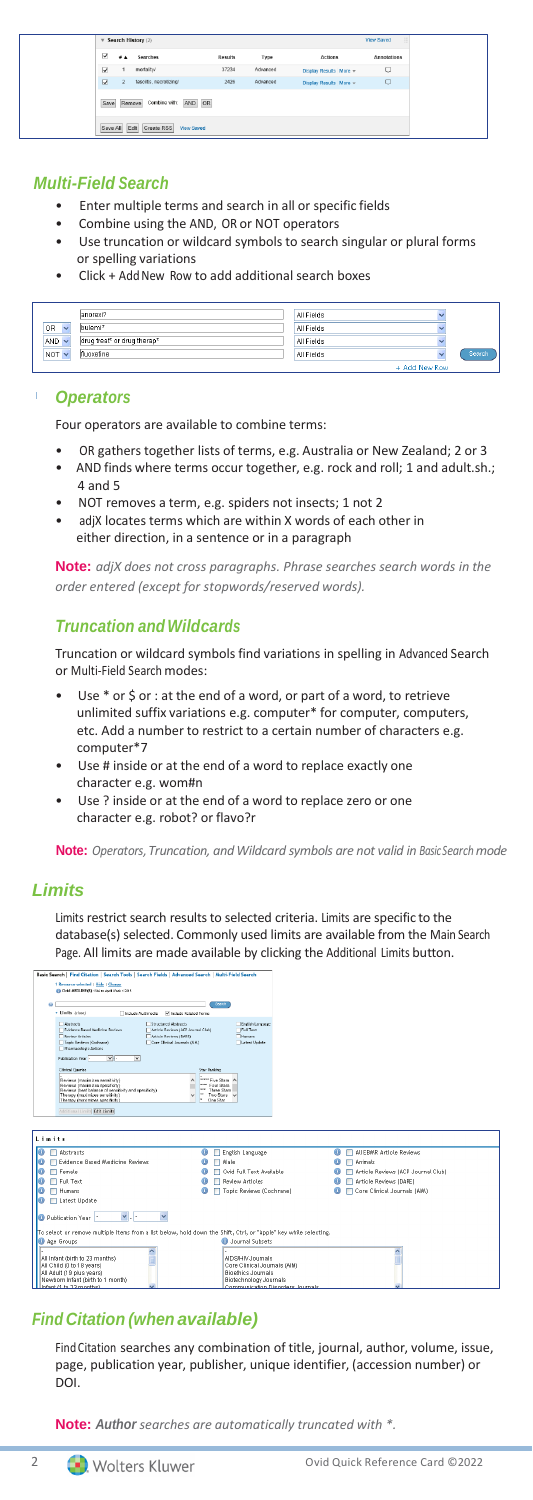| Basic Search   Find Citation   Search Tools   Search Fields   Advanced Search   Multi-Field Search |                                       |                         |  |  |  |  |
|----------------------------------------------------------------------------------------------------|---------------------------------------|-------------------------|--|--|--|--|
| 1 Resource selected   Hide   Change<br>Ovid MEDLINE(R) 1946 to April Week 1 2015                   |                                       |                         |  |  |  |  |
| Article Title Human                                                                                |                                       |                         |  |  |  |  |
| Journal Name Human                                                                                 |                                       | Truncate Name (adds "") |  |  |  |  |
| Author Surname Craig                                                                               |                                       | Truncate Name (adds "") |  |  |  |  |
| Publication Year                                                                                   | Article First Page<br>Volume<br>Issue |                         |  |  |  |  |
| Publisher                                                                                          |                                       |                         |  |  |  |  |
| Unique Identifier                                                                                  |                                       |                         |  |  |  |  |
| DOI                                                                                                |                                       | Search                  |  |  |  |  |

#### *SearchTools (when available)*

Searches the database vocabulary. Enter a subject word or phrase, select a dropdown tool and click Search. Tools vary by database. Examples include:

- MapTerm: suggests subject terms within the database tree or thesaurus Tree or Thesaurus: locates a subject within the database tree or
- thesaurus structure
- Permuted Index: allows you to enter a single term and view an index of multi-word terms that include the word as well as associated "see" and "see related" terms

Other search tools offer insights into subheadings, subjects, subject classifications or publications, depending on the database(s) selected.

|              | Basic Search   Find Citation   Search Tools   Search Fields   Advanced Search   Multi-Field Search<br>1 Resource selected   Hide   Change<br>No Ovid MEDLINE(R) ALL 1946 to March 12, 2018 |                                           |                                                                        |                             |  |  |  |
|--------------|--------------------------------------------------------------------------------------------------------------------------------------------------------------------------------------------|-------------------------------------------|------------------------------------------------------------------------|-----------------------------|--|--|--|
|              | <b>Map Term</b>                                                                                                                                                                            | Enter term and press Search               |                                                                        | Search                      |  |  |  |
|              | Map Term                                                                                                                                                                                   |                                           |                                                                        |                             |  |  |  |
|              | Tree                                                                                                                                                                                       | ١c                                        |                                                                        |                             |  |  |  |
|              | <b>Permuted Index</b>                                                                                                                                                                      |                                           |                                                                        |                             |  |  |  |
| <b>Searc</b> | <b>Scope Note</b>                                                                                                                                                                          | $=$<br>$-1$<br>$\Box$ All<br>Range<br>$=$ | ≡<br>Clear<br>$=$<br>$\qquad \qquad = \qquad \qquad$                   | 20 Per Page<br>$\checkmark$ |  |  |  |
| You sea      | Explode                                                                                                                                                                                    |                                           |                                                                        |                             |  |  |  |
| <b>EBOLA</b> | Subheadings                                                                                                                                                                                |                                           | 1. Evaluation of Medical Countermeasures Against Ebolaviruses in Nonhu |                             |  |  |  |

#### *Search Fields*

Searches (or browses) within resource fields. Enter a word or phrase, select one or more fields, and choose to Search or Display Indexes > (browse) entries (when available). Clear Selected cancels choices. When displaying the indexes, a two-letter field label appears next to each term. Select all relevant entries and click Search for Selected Terms.

| Basic Search   Find Citation   Search Tools   Search Fields   Advanced Search   Multi-Field Search<br>1 Resource selected   Hide   Change<br>Ovid MEDLINE(R) 1946 to April Week 1 2015 |                          |                      |  |  |  |  |  |
|----------------------------------------------------------------------------------------------------------------------------------------------------------------------------------------|--------------------------|----------------------|--|--|--|--|--|
| <b>Search</b><br>Display Indexes ><br><b>All Fields</b><br><b>Clear Selected</b><br><b>My Fields</b>                                                                                   |                          |                      |  |  |  |  |  |
| $\sqrt{af}$ All Fields                                                                                                                                                                 | ab: Abstract             | $al:$ Abstract Label |  |  |  |  |  |
| $ax:$ Author Last Name                                                                                                                                                                 | $\Box$ ai: Author NamelD | au: Authors          |  |  |  |  |  |

# *Search History*

Searches, results, and search types are listed in the Search History window. Combine search statements by clicking checkboxes and selecting the operators AND or OR in Advanced Search mode, or by entering the search statement numbers and operator in the search box (e.g. 1 not 2). Delete searches using the checkboxes and Remove Selected button. Refine results or add to your search by using Results Tools on the left of the search results display.

|               | Search History (1)<br>View Nawed<br>m. |                                  |                |       |                        |                    |  |  |
|---------------|----------------------------------------|----------------------------------|----------------|-------|------------------------|--------------------|--|--|
| $\Box$        | $\pm$ A                                | Searches                         | <b>Results</b> | Type  | Actions                | <b>Annotations</b> |  |  |
|               |                                        | Invoertension (No Related Terms) | 13212          | Basic | Display Results More - | U                  |  |  |
| Save Remove   |                                        | Combine with:<br>AND OR          |                |       |                        |                    |  |  |
| Save All Edit |                                        | Create RSS<br>View Saved         |                |       |                        |                    |  |  |

# *Search Results*

To view the results from the most recent search, scroll down the page or select Display to view any search result.

- Results appear in a Citation display, including Author, Title and Source information
- The View menu changes display to Title or Abstract
- If the citation includes an abstract, a View Abstract link is offered to view the abstract inline
- Books@Ovid results include a book passage
- Journals@Ovid results include PDF (when available)